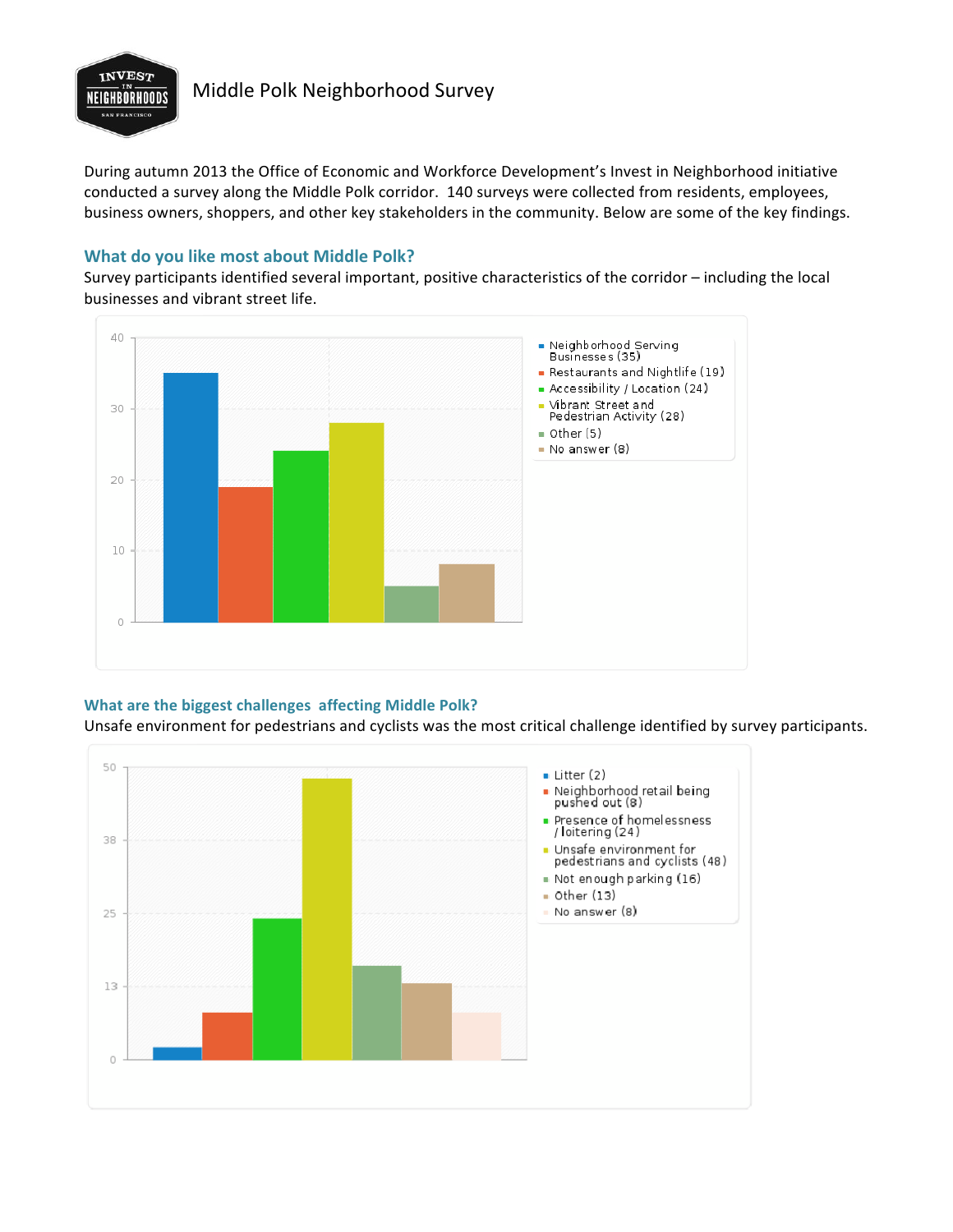

# **INVEST**<br>**MIGHBORHOODS** Middle Polk Neighborhood Survey

### **Demand for New Business**

Demand was identified in two survey questions for a grocery store, a hardware store, affordable restaurants, and other shopping (such as books and music stores). The majority of respondents also indicated that they would patronize these kinds of new businesses on Middle Polk daily, several times per week, or weekly.

What types of small businesses have you left Middle Polk to patronize during the past week?



### What type of business would you most like to see more of in Middle Polk?